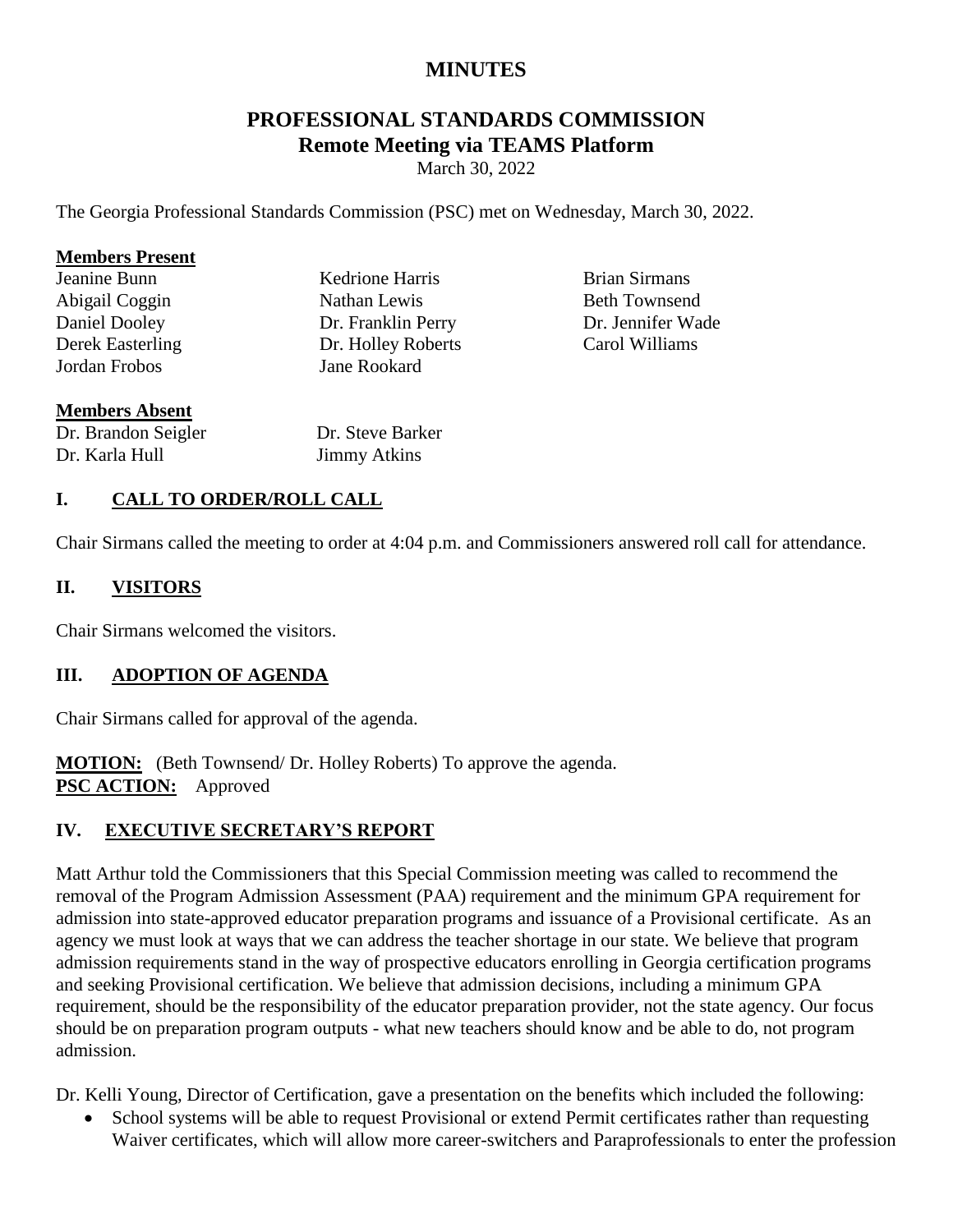4/18/2022 Page 2

> and reduce the number of Waiver requests. She also shared the number of educators that hold Permit and Waiver certificates.

- Those who would be on Waiver Certificates can be accepted into programs and begin receiving training and support from a GA EPP.
- School systems will not need to utilize strategic waivers, which supports individuals meeting requirements to become professionally certified and remaining in the profession.
- Fewer Georgians will seek training outside the state, in programs over which we have no regulatory authority.

Chair Brian Sirmans spoke briefly about the positive benefits that this change would have in South Georgia. He also gave a real life example of someone who was a college professor and wanted to teach in the high school and his struggles with passing the math portion of Program Admission Assessment.

Matt asked Commissioners for their input and questions. He heard from Derek Easterling and Dr. Holley Roberts.

# **V. RULES ADOPTION**

Anne Marie Fenton presented the rules. On Thursday, March 24, 2022, Commissioners received a rules initiation packet for their consideration to initiate today, Wednesday, March 30, 2022. The packet included the rule amendments necessary to remove the PAA and minimum GPA requirement as program admission requirements, effective July 1, 2022. The Initiate packet contained 11 Certification proposed rule amendments, and two Educator Preparation proposed rule amendments. If initiated, these rules will be scheduled for your adoption consideration, after a 30 day public comment period, at the May  $12<sup>th</sup>$  Commission meeting, and if adopted will have an effective date of July 1, 2022.

### Certification Rules

505-2-.08 PROVISIONAL CERTIFICATE-It is proposed that GaPSC Rule 505-2-.08 PROVISIONAL CERTIFICATE, dated January 1, 2021, be AMENDED to eliminate the minimum GPA and GACE Program Admission Assessment requirements for Provisional certificate eligibility.

505-2-.10 PERMIT-It is proposed that GaPSC Rule 505-2-.10 PERMIT, dated January 1, 2021, be AMENDED to eliminate the GACE Program Admission Assessment requirement for extension of a Permit.

505-2-.45 MONTESSORI CERTIFICATE-It is proposed that GaPSC Rule 505-2-.45 MONTESSORI CERTIFICATE, dated January 1, 2021, be AMENDED to GACE Program Admission Assessment as a requirement for certification.

505-2-.26 CERTIFICATION AND LICENSURE ASSESSMENTS-It is proposed that GaPSC Rule 505-2-.26 CERTIFICATION AND LICENSURE ASSESSMNETS, dated July 1, 2020, be AMENDED to eliminate the GACE Program Admission Assessment as a requirement for certification.

505-2-.46 MILITARY SUPPORT CERTIFICATE-It is proposed that GaPSC Rule 505-2-.46 MILITARY SUPPORT CERTIFICATE, dated July 1, 2020, be AMENDED to eliminate the GACE Program Admission Assessment as a requirement for issuance of the third year Military Support Provisional certificate.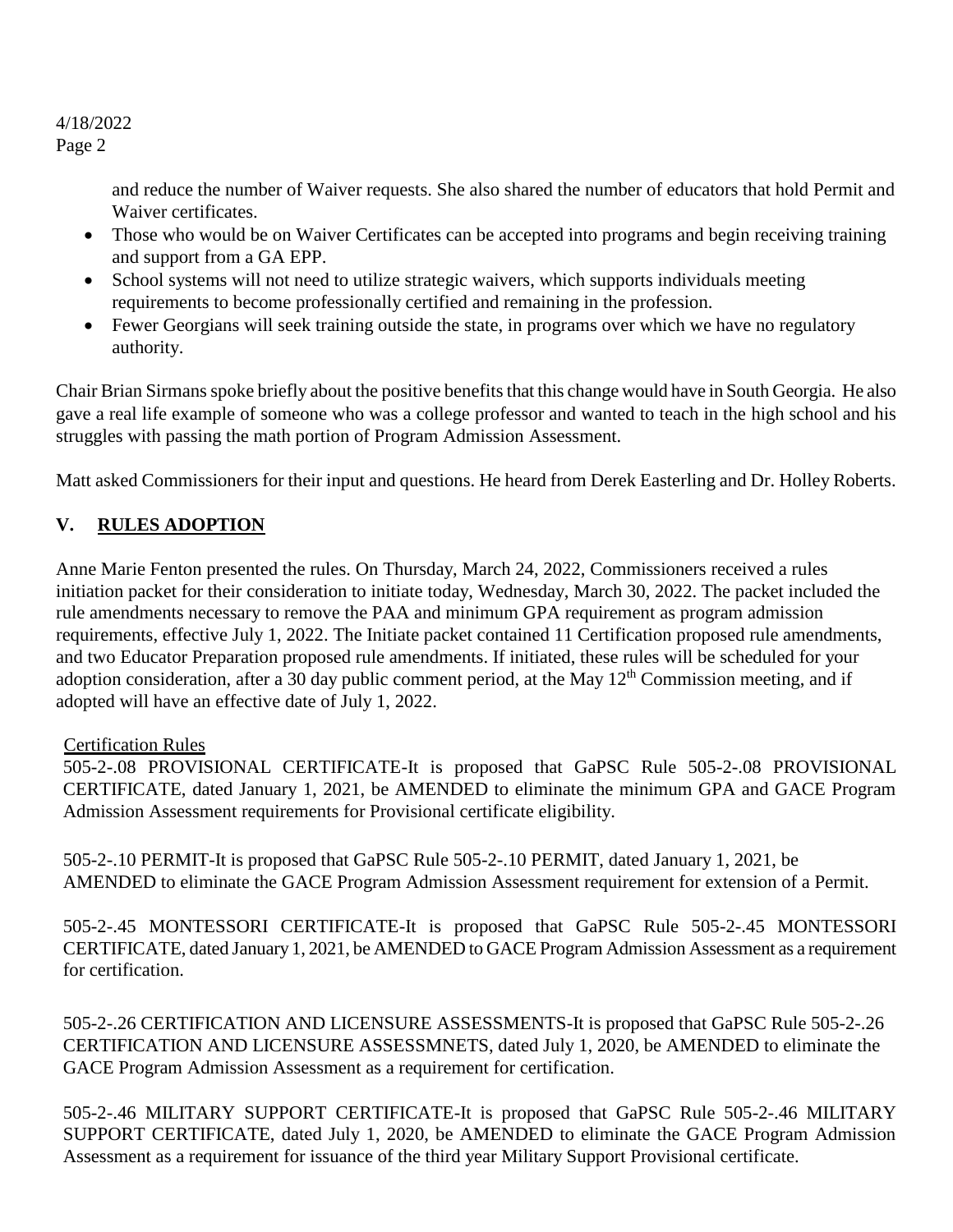4/18/2022 Page 3

> 505-2-.87 HEALTHCARE SCIENCE-It is proposed that GaPSC Rule 505-2-.87 HEALTHCARE SCIENCE, dated January 1, 2021, be AMENDED to eliminate the GACE Program Admission Assessment as a requirement certification in Healthcare Science.

505-2-.90 CAREER AND TECHNICAL SPECIALIZATIONS-It is proposed that GaPSC Rule 505-2-.90 CAREER AND TECHNICAL SPECIALIZATIONS, dated January 1, 2022, be AMENDED to eliminate the GACE Program Admission Assessment as a requirement for certification in any career and technical specialization.

505-2-.143 MEDIA SPECIALIST-It is proposed that GaPSC Rule 505-2-.143 MEDIA SPECIALIST, dated January 1, 2020, be AMENDED to eliminate the GACE Program Admission Assessment as a requirement for issuance of the Provisional certificate in Media Specialist.

505-2-.144 SCHOOL COUNSELING-It is proposed that GaPSC Rule 505-2-.144 SCHOOL COUNSELING, dated January 1, 2020, be AMENDED to eliminate the GACE Program Admission Assessment as a requirement for issuance of the Provisional certificate in School Counseling.

505-2-.145 SCHOOL NUTRITION DIRECTOR-It is proposed that GaPSC Rule 505-2-.145 SCHOOL NURITION DIRECTOR, dated January 1, 2020, be AMENDED to eliminate the GACE Program Admission Assessment as a requirement for issuance of the Provisional certificate in School Nutrition Director.

505-2-.147 SCHOOL SOCIAL WORK-It is proposed that GaPSC Rule 505-2-.147 SCHOOL SOCIAL WORK, dated January 1, 2020, be AMENDED to eliminate the GACE Program Admission Assessment as a requirement for certification in School Social Work.

### Educator Preparation Rules

505-3-.01 REQUIREMENTS AND STANDARDS FOR APPROVING EDUCATOR PREPARATION PROVIDERS AND EDUCATOR PREPARATION PROGRAMS-It is proposed that GaPSC Educator Preparation Rule 505-3-.01, REQUIREMENTS AND STANDARDS FOR APPROVING EDUCATOR PREPARATION PROVIDERS AND EDUCATOR PREPARATION PROGRAMS, effective January 1, 2022, be AMENDED to remove the program admission requirements of a minimum GPA of 2.5 and a passing score on the Program Admission Assessment. Also included are educator preparation provider (EPP) reporting deadlines for entering newly enrolled candidates.

505-3-.05 GEORGIA TEACHER ACADEMY FOR PREPARATION AND PEDAGOGY (GaTAPP)-It is proposed that GaPSC Educator Preparation Rule 505-3-.05, GEORGIA TEACHER ACADEMY FOR PREPARATION AND PEDAGOGY (GaTAPP), effective January 1, 2021, be AMENDED to remove the program admission requirements of a minimum GPA of 2.5 and a passing score on the Program Admission Assessment.

Anne Marie asked the Commissioners if they had any questions. Hearing none, she turned it over to Chair Sirmans.

**MOTION:** (Derek Easterling / Beth Townsend) To: (1) amend the current rules in Chapter 505-2-Certification, effective July 1, 2022, as follows: 505-2-.08, .10, .26, .45, 46, 87, .90, .143, .144, 145, and .147;